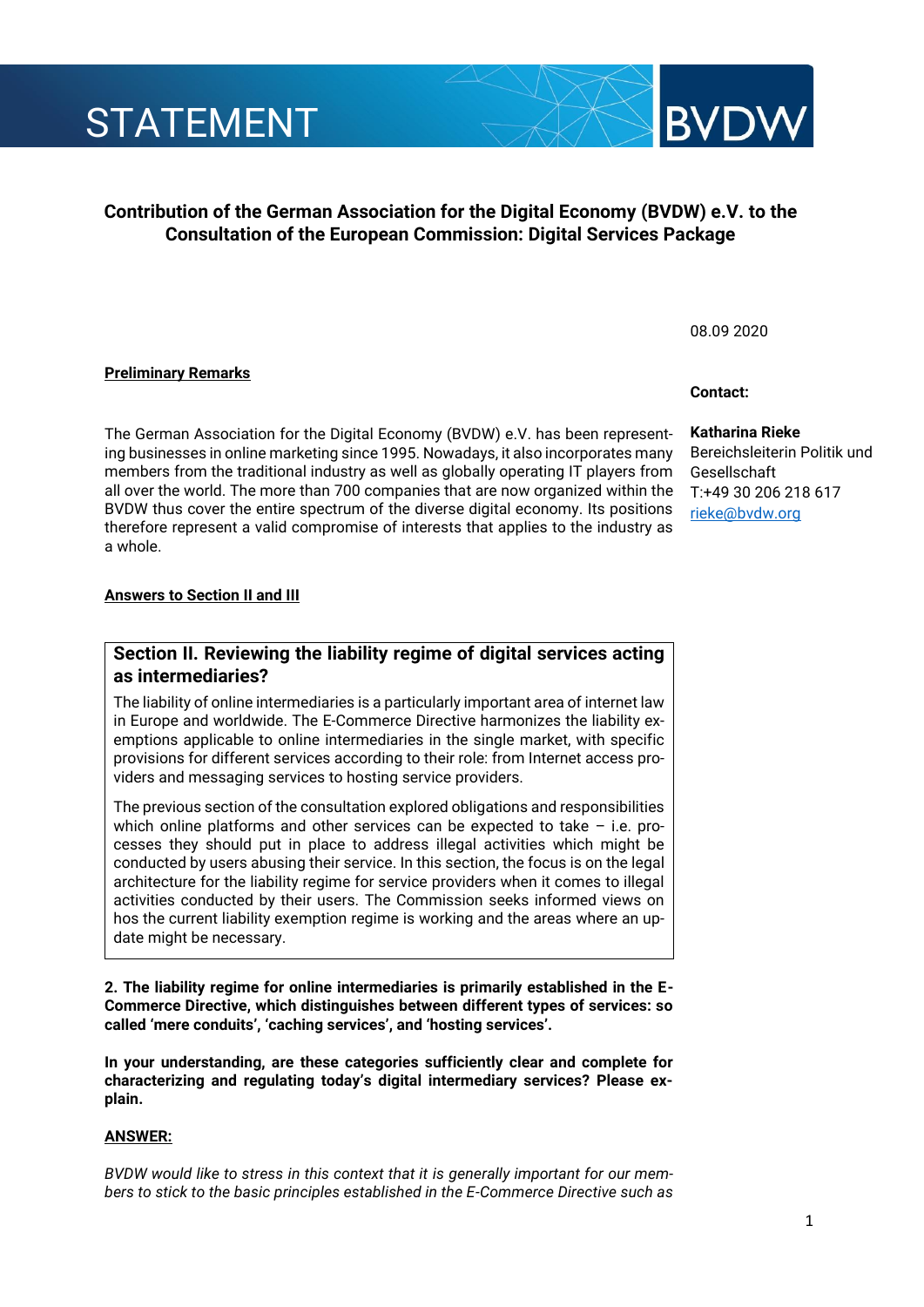*the country of origin principle as well as the prohibition of general monitoring obligations. This is also the case for the basic principles of the liability regime and its limited exemptions from secondary liability. The regime and its categories should hence remain valid as it has been important in the past decades and is still important to enable innovation and to allow the digital economy to flourish. In our view it is remains a good harmonized but graduated and conditional liability regime.* 

*However, in order to take into account technological developments as well as the development of the ecosystem as such, BVDW is of the opinion that we should add to the existing regime by having a clear best efforts clause.* 

*Companies acknowledge their own responsibility in dealing with illegal activities and therefore establish own procedures to tackle the problem. It would be therefore appropriate to acknowledge these industry best efforts by taking into account within the existing liability regime good faith measures that companies themselves chose in order to address illegal activities within their services. It would be unfortunate, if they would lose the protection from liability for exercising due diligence.*

*We will further explore this concept in the questions below.* 

--

For hosting services, the liability exemption for third parties' content or activities is conditioned by a knowledge standard (i.e. when they get 'actual knowledge' of the illegal activities, they must 'act expeditiously' to remove it, otherwise they could be found liable).

### **3.Are there aspects that require further legal clarification?**

#### **ANSWER:**

*BVDW is of the opinion that this basic structure is still valid, however we do have to discuss the scope of "actual knowledge" in the context of proactive measures. See our answer to question 4.* 

**4. Does the current legal framework dis-incentivize service providers to take proactive measures against illegal activities? If yes, please provide your view on how disincentives could be corrected.**

#### **ANSWER:**

*First of all, we would want to stress that the Digital Services Act needs to be seen in the context of all sectorial legislation and debates that have been held. It is very important that the DSA establishes a system that is coherent and aligns with this legislation.* 

*We would like to stress here once again as well that the prohibition of imposing general monitoring obligations is still crucial and needs to be kept within the E-Commerce Directive. This general principle should however still allow proactive measures that do not equal a general monitoring of the services or impact freedom of expression.* 

*BVDW is furthermore of the opinion that the current legal framework does dis-incentivize proactive measures and the E-Commerce Directive would hence benefit from changes in this regard.*

*As mentioned in question 2, we think that it would be a beneficial addition to the system and an incentive, if a company could take good faith proactive measures to fight illegal activity within their service, without being in danger of liability if they might have*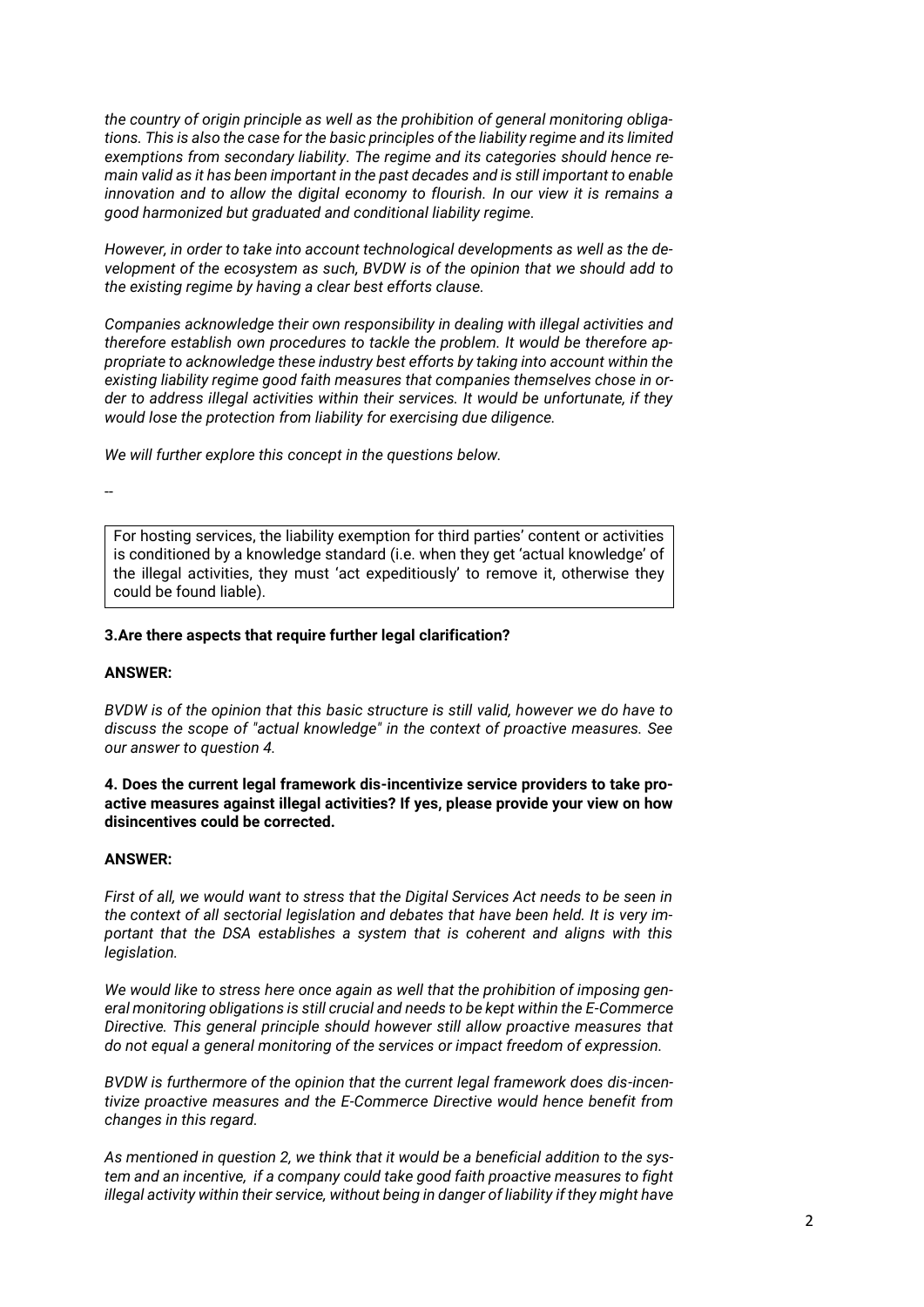*missed some information or content along the way of the proactive measure. Such a "best efforts" clause would ensure that a mistake would not result in the conclusion of additional "actual knowledge" and thereby liability. Having such a safeguard for proactive measures, next to the established notice-and take down procedure, would incentivize companies to take these measures more often and thereby making the internet safer. At the same time, it would reduce the risk of overblocking because companies have less fear of liability while taking proactive measures and in cases where they are not sure if an activity or content is actually illegal or not, they would rather keep it online than deleting it to evade liability.* 

*Alongside with this "best efforts" clause for proactive measures, we need to ensure that there is also a remedy option. For a system allowing good faith proactive measures with an exemption from liability as described above, it is crucial that there is also a possible remedy for affected users/companies if they are of the opinion that content has been taken down without proper justification or if they have arguments that the content was not illegal. There is hence a need for a balanced approach ensuring that a remedy against take-downs is also available in the context of proactive measures and allowing a re-upload in case of mistakes.* 

**5. Do you think that the concept characterizing intermediary service providers as playing a role of a 'mere technical, automatic and passive nature' in the transmission of information [\(recital 42 of the E-Commerce Directive\)](https://eur-lex.europa.eu/legal-content/EN/ALL/?uri=CELEX%3A32000L0031) is sufficiently clear and still valid? Please explain.** 

### **ANSWER:**

*No, BVDW is of the opinion that this concept is not up to date anymore due to the distinction that that it suggests. A distinction between active and passive hosts is not reflecting todays realities anymore and creates rather uncertainties for current services. There are different degrees of involvement of service nowadays and almost no services are just active or just passive, even though there might still be some services of that kind left. Therefore, it is still very important for the digital economy to have a concept of distinction which clarifies that certain services are not able to control the content or certain activities within their service as others. It would hence be necessary to specify a new concept that reflects these realities. We take the view that the Digital Services Act should therefore explore better concepts such as the "degree of control" of a service provider or to focus generally on the actual knowledge of the service provider (together with the best efforts clause).*

**6. The E-commerce Directive also prohibits Member States from imposing on intermediary service providers general monitoring obligations or obligations to seek facts or circumstances of illegal activities conducted on their service by their users.** 

**In your view, is this approach, balancing risks to different rights and policy objectives, still appropriate today? Is there further clarity needed as to the parameters for 'general monitoring obligations'? Please explain.** 

### **ANSWER:**

*Yes, BVDW is of the opinion that this concept is still very appropriate today and needs to be kept because it is crucial to protect fundamental rights, freedom of expression and privacy online.*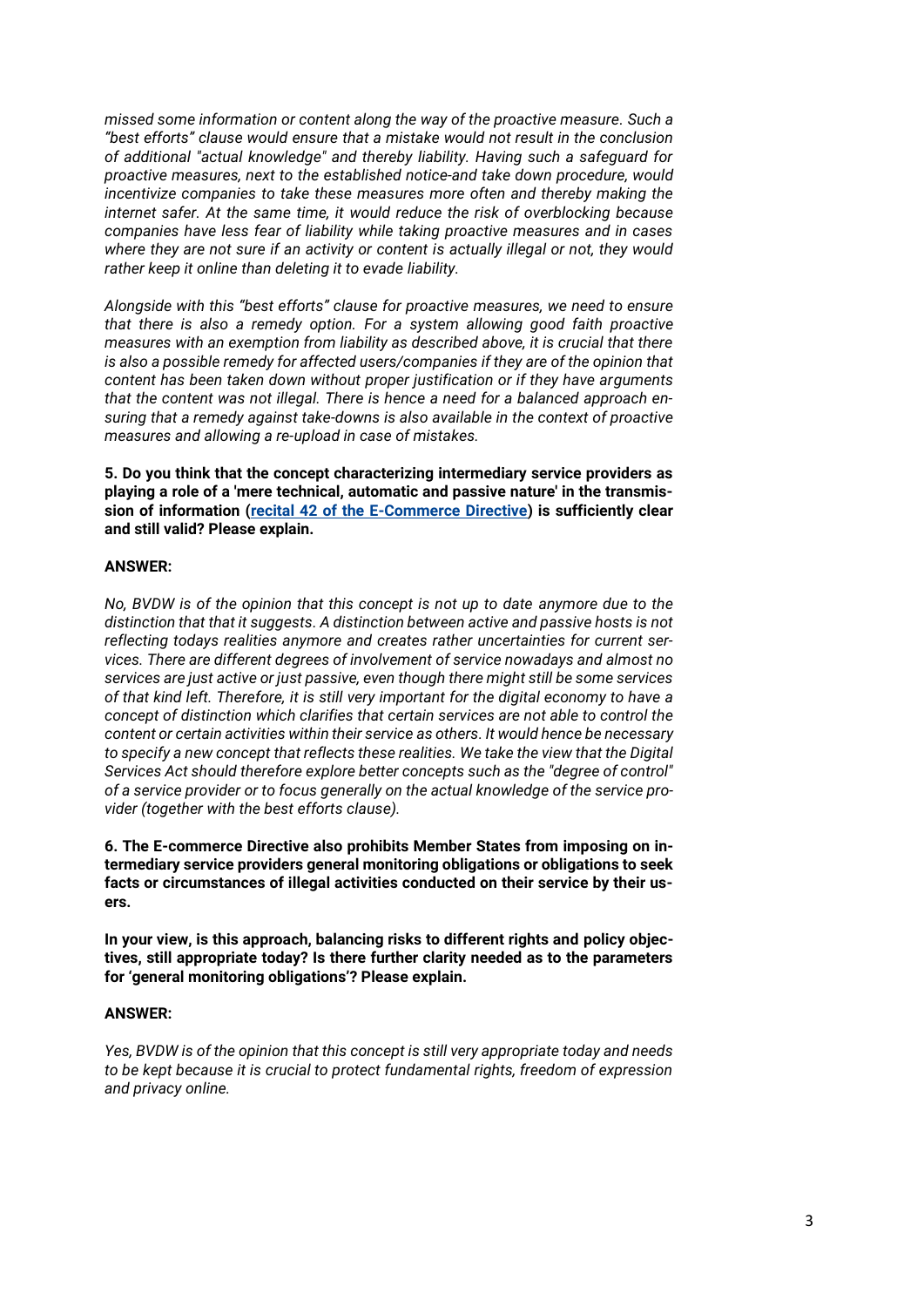# **Section III. What issues derive from the gatekeeper power of digital platforms?**

There is wide consensus concerning the benefits for consumers and innovation, and a wide-range of efficiencies, brought about by online platforms in the European Union's Single Market. Online platforms facilitate cross-border trading within and outside the EU and open entirely new business opportunities to a variety of European businesses and traders by facilitating their expansion and access to new markets. At the same time, regulators and experts around the world consider that large online platforms are able to control increasingly important online platform ecosystems in the digital economy. Such large online platforms connect many businesses and consumers. In turn, this enables them to leverage their advantages – economies of scale, network effects and important data assets- in one area of their activity to improve or develop new services in adjacent areas. The concentration of economic power in then platform economy creates a small number of 'winner-takes it all/most' online platforms. The winner online platforms can also readily take over (potential) competitors and it is very difficult for an existing competitor or potential new entrant to overcome the winner's competitive edge.

The Commission announced that it 'will further explore, in the context of the Digital Services Act package, ex ante rules to ensure that markets characterized by large platforms with significant network effects acting as gatekeepers, remain fair and contestable for innovators, businesses, and new market entrants'.

This module of the consultation seeks informed views from all stakeholders on this framing, on the scope, the specific perceived problems, and the implications, definition and parameters for addressing possible issues deriving from the economic power of large, gatekeeper platforms.

The Communication 'Shaping Europe's Digital Future' also flagged that 'competition policy alone cannot address all the systemic problems that may arise in the platform economy'. Stakeholders are invited to provide their views on potential new competition instruments through a separate, dedicated open public consultation that will be launched soon.

In parallel, the Commission is also engaged in a process of reviewing EU competition rules and ensuring they are fit for the modern economy and the digital age. As part of that process, the Commission has launched a consultation on the proposal for a New Competition Tool aimed at addressing the gaps identified in enforcing competition rules. The initiative intends to address as specific objectives the structural competition problems that prevent markets from functioning properly and that can tilt the level playing field in favour of only a few market players. This could cover certain digital or digitally-enabled markets, as identified in the report by the Special Advisers and other recent reports on the role of competition policy, and/or other sectors. As such, the work on a proposed new competition tool and the initiative at stake complement each other. The work on the two impact assessments will be conducted in parallel in order to ensure a coherent outcome. In this context, the Commission will take into consideration the feedback received from both consultations. We would therefore invite you, in preparing your responses to the questions below, to also consider your response to the parallel consultation on a new competition tool.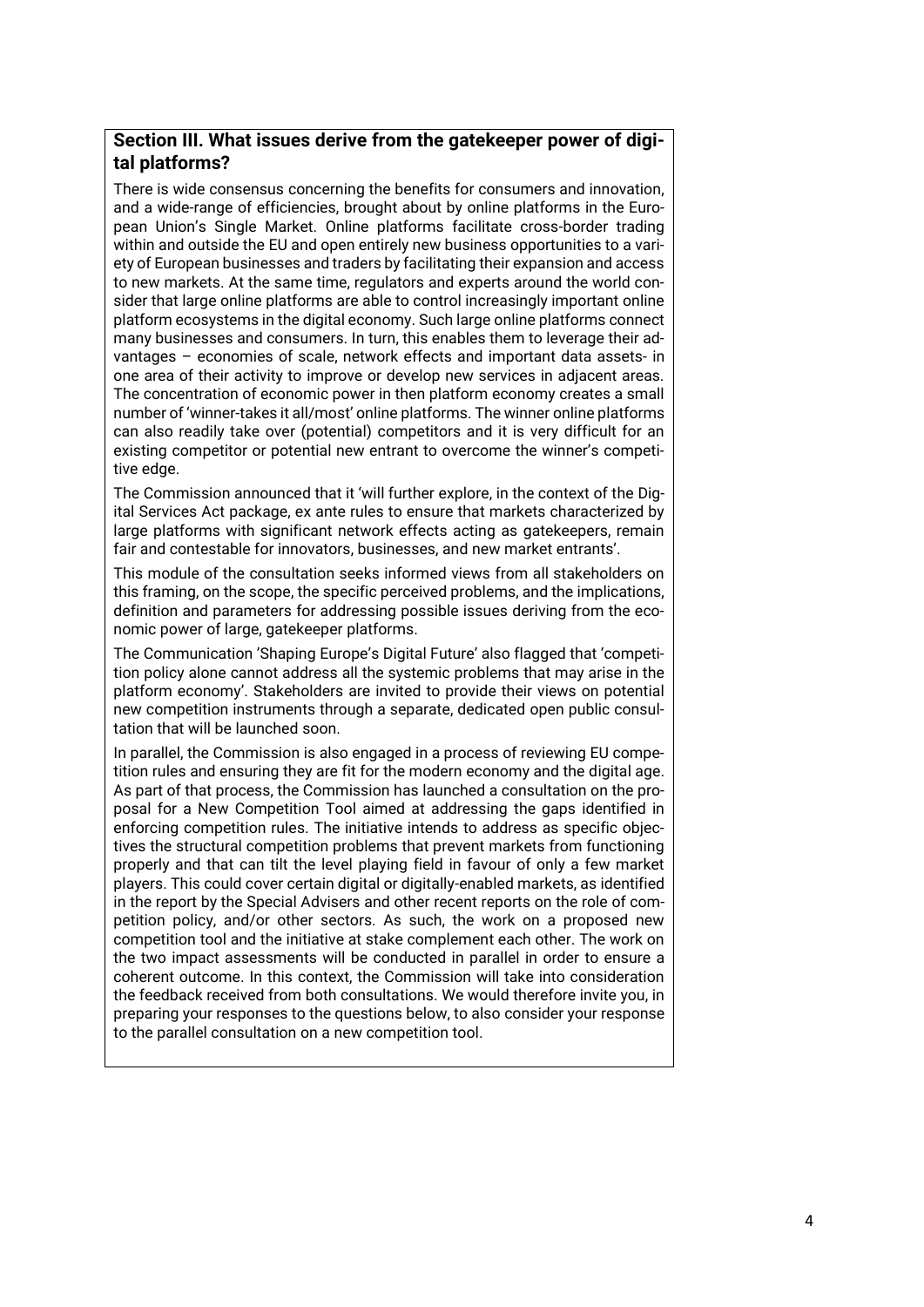**1. Do you believe that in order to address any negative societal and economic effects of the gatekeeper role that large online platform companies exercise over whole platform ecosystems, there is a need to consider dedicated regulatory rules?** 

- I fully agree  $\overline{\mathbf{v}}$
- I agree to a certain extent
- I disagree to a certain extent г
- I disagree
- I don't know Г

### **2. Please explain**

### **ANSWER:**

*BVDW has also shared its views during the national discussions in Germany on an updated Regulation in the area of competition law and possible additions to tackle the asymmetry in digital markets.* 

*First of all, it is important to clarify in this context that market power as such and being a large online platform is not a negative trait. Having a successful business that flourishes and is used by many people and thereby resulting in market power is part of the economy and should not be seen as problematic as such. However, market power becomes problematic once this power is abused. This is the basis of competition law at national as well as EU-level and should remain the basis of these discussions.* 

*At the same time BVDW recognizes that the digital economy is characterized by a clear asymmetry that has not been seen before and therefore it is crucial to adapt the current legal regime to ensure fair competition in digital markets and thereby a level playing field. The digital ecosystem has developed rapidly over the last decades and there are new practices that hinder competition which could not have been foreseen before. When developing new rules to tackle this problem, it is important to ensure at the same time that innovation is not hindered. We need deliberate policy to create conditions where competition and innovation can still flourish.* 

**3.Do you believe that such dedicated rules should prohibit certain practices by large online platform companies with gatekeeper role that are considered particularly harmful for users and consumers of these large online platforms?** 

- Yes  $\left( \widehat{\bullet }\right)$
- No C
- I don't know  $\bigcap$

**4. Please explain your reply and, if possible, detail the types of prohibitions that should in your view be part of the regulatory toolbox.**

### **ANSWER:**

*BVDW recognizes the need to think about prohibiting certain practices to ensure fair competition. Given the wide range of online platforms and various practices that might be covered, potential prohibitions should however be tailored to the type of platform and be balanced. The list of prohibitions should hence not be vast but proportionate yet effective for the European market.*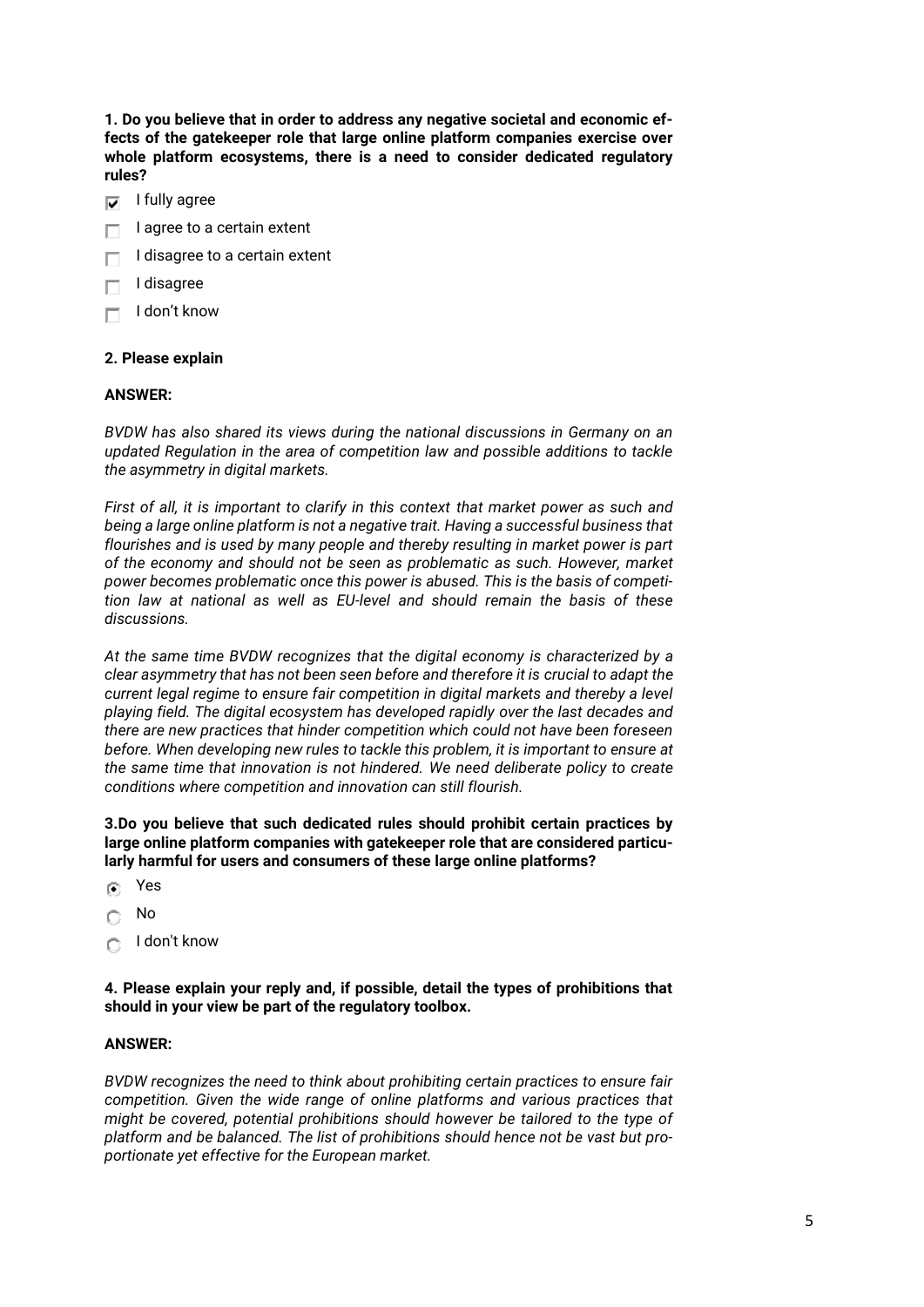*Examples of prohibitions to consider would be in our opinion:*

- *The practice of excluding third-party services (e.g. ad servers, SSPs) from competing on their digital properties (e.g. ad exchange); or creating technical hurdles (latency, lack of interoperability) that disadvantage those services;*
- *To directly or indirectly hinder competitors in a market in which the large online platform can rapidly expand its position even without being dominant, if they have for example certain resources at their disposal with which they can gain a clear advantage over competitors in that other market. Such advantages could be access to customers or individual data collected over long periods of time on the behavior and preferences of a large number of consumers;*
- *In this context also the use of data that is relevant for competition from the opposite side of the market. This applies to constellations in which competition-relevant data can be collected in one dominant market, which is then used to unfairly hinder competitors in another, not yet dominant market. The combination of competition-relevant data from different sources has a particular potential for harm when used unfairly.*
- *Intentional obstruction of interoperability and portability*
- *Self-preferencing of its own services through algorithms or technical means (e.g. auction systems favoring own services)*

*When further thinking about and developing these ideas of possible prohibitions, it is important to make them as clear and specific as possible and ensure legal certainty. This is crucial for the digital market and all its players.*

### **5. Do you believe that such dedicated rules should include obligations on large online platform companies with gatekeeper role?**

- $\sqrt{2}$ Yes
- No c
- I don't know O

**6. Please explain your reply and, if possible, detail the types of obligations that should in your view be part of the regulatory toolbox.** 

### **ANSWER:**

*Next to the prohibitions, it would also be important to set obligations. When talking about obligations, we would like to raise that the implementation of already existing legislation such as the Platform to Business (P2B) Regulation should be kept in mind. As well as the ongoing consultation and discussions about a New Competition Tool (NCT) which will provide competition authorities with new powers The P2B Regulation is of course a piece of legislation that addresses all online platforms, but it does create transparency requirements and rules for trading practices that also need to be fulfilled by large online platforms.* 

*However, BVDW is of the opinion that obligations for platforms with gatekeeper role should go further than these horizontal measures, as these are not sufficient to cure the durable competitive issues associated with gatekeeping platforms, though being a good starting point.*

*Examples of obligations that we see fitting are the following:*

### *Fair terms:*

• *limits on commission rates*